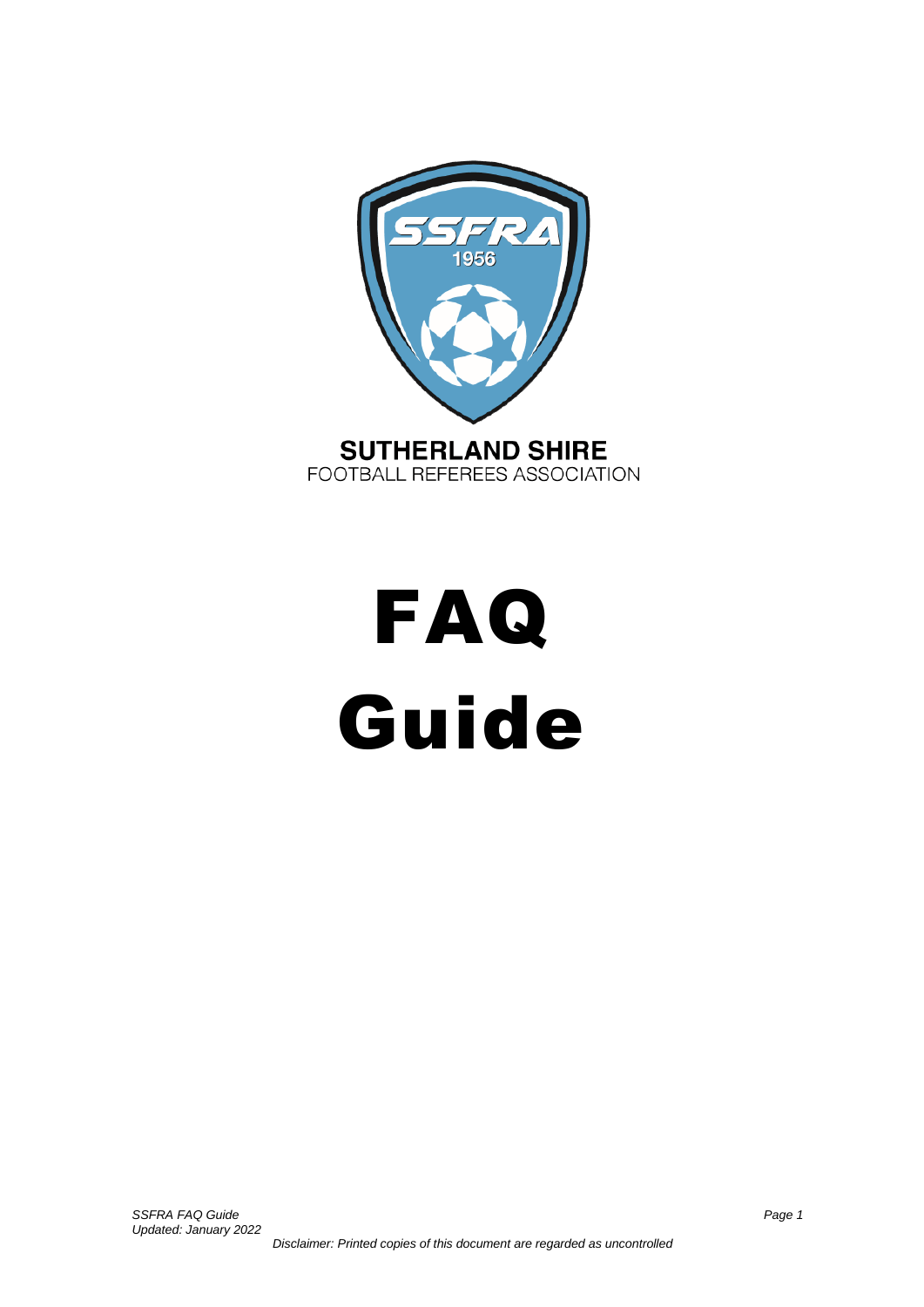# **SSFRA FAQ Guide**

# **PURPOSE & SCOPE**

The purpose of the SSFRA FAQ Guide is to assist SSFRA Members locate answers to frequently asked questions and find forms, policies and procedures of SSFRA.

All FAQ's are listed at the "Table of FAQ's" from page 3 and hyperlinked to an answer further down the document.

A hyperlink at the top of each answer page can take the user back to the Table of FAQ's pages.

If any extra FAQ's need to be added to the guide then please notify the Secretary, SSFRA for consideration.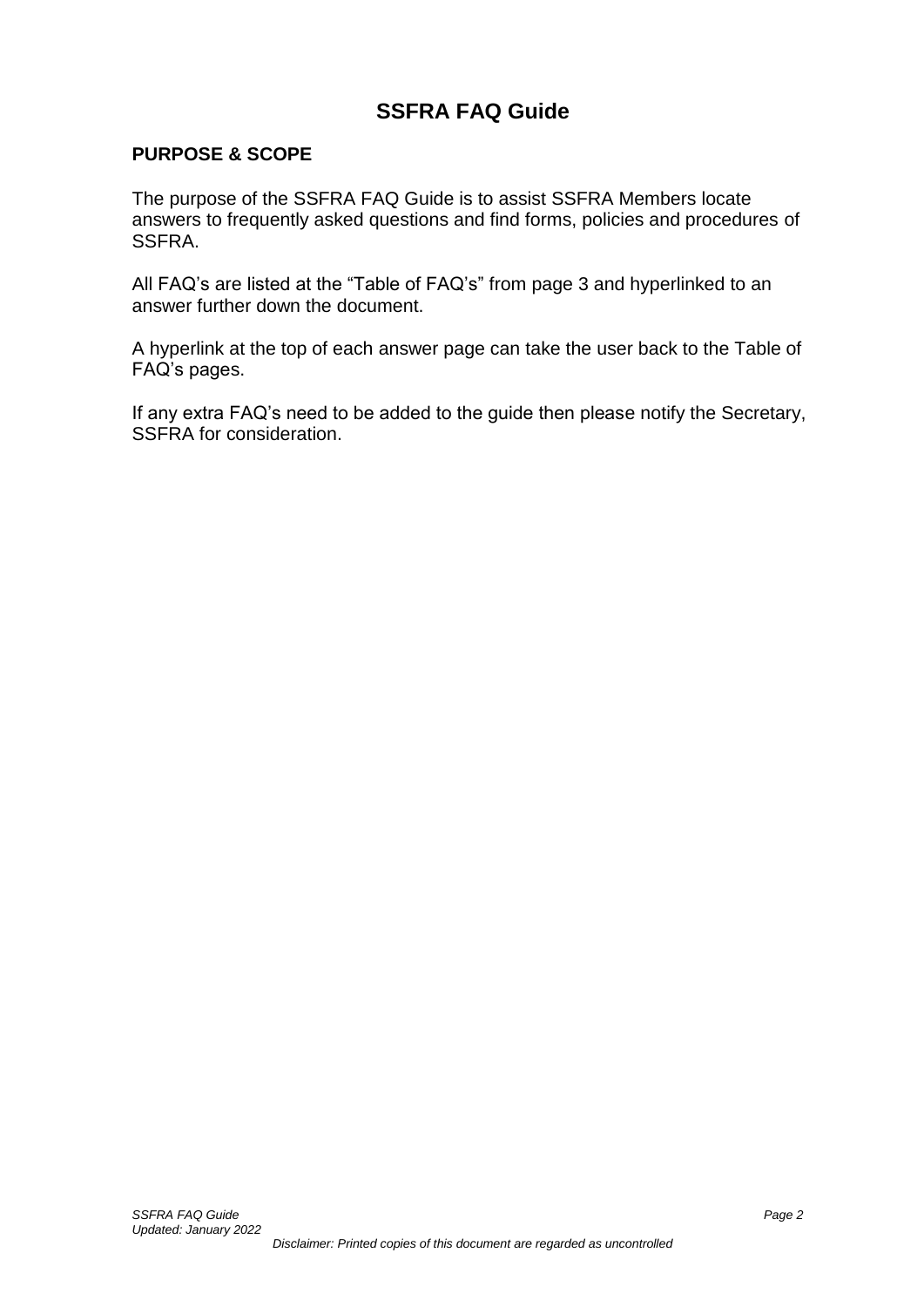# <span id="page-2-0"></span>**Table of FAQ's**

(Click on the FAQ to go to the answer for that FAQ)

# **GENERAL**

- 1. [Committee Contacts](#page-4-0)
- 2. [Correspondence In -](#page-4-1) Emails
- 3. [Correspondence Out -](#page-4-2) Emails
- 4. [Correspondence Out –](#page-4-3) Website
- 5. [Social Networking Websites](#page-4-4)
- 6. [Meetings](#page-4-5)

# **APPOINTMENTS**

- 7. [General](#page-5-0)
- 8. [Appointments System](#page-5-1)
- 9. [Opting Out](#page-5-2)
- 10[.Publishing of Appointments](#page-5-3)
- 11[.No Appointment Given](#page-5-4)
- 12[.Uncovered Games](#page-5-5)
- 13[.No Referee Arrives and you are appointed as AR](#page-5-6)
- 14[.Appointing yourself as AR](#page-6-0)
- 15[.Appointing yourself as a](#page-6-1) Referee to Matches
- 16[.Wet Weather Changes or Cancellations](#page-6-2)
- 17[.Late Withdrawals](#page-6-3)
- 18[.Football NSW Competitions and Tournaments](#page-6-4)
- 19[.School Matches](#page-6-5)
- 20[.Insurance](#page-6-6)

# **TECHNICAL COMMITTEE**

- 21[.General](#page-7-0)
- 22[.Groupings](#page-7-1)
- 23[.Training Credits](#page-7-2)

# **EQUIPMENT**

- 24[.General](#page-7-3)
- 25[.Uniforms](#page-7-4)
- 26[.Cold Weather](#page-8-0)
- 27[.Hot Weather](#page-8-1)

# **WORKING WITH CHILDREN CHECK**

28[.General](#page-8-2)

# **MATCH FEE AND PAYMENTS**

- 29[.Match Fees Rates](#page-8-3)
- 30[.When is Payment](#page-8-4)
- 31.Payslips

# **SSFA MATTERS**

- 32[.The Season](#page-8-5)
- 33[.SSFA Rules](#page-8-6)
- 34[.Duration of Matches](#page-9-0)
- 35[.Field Locations](#page-9-1)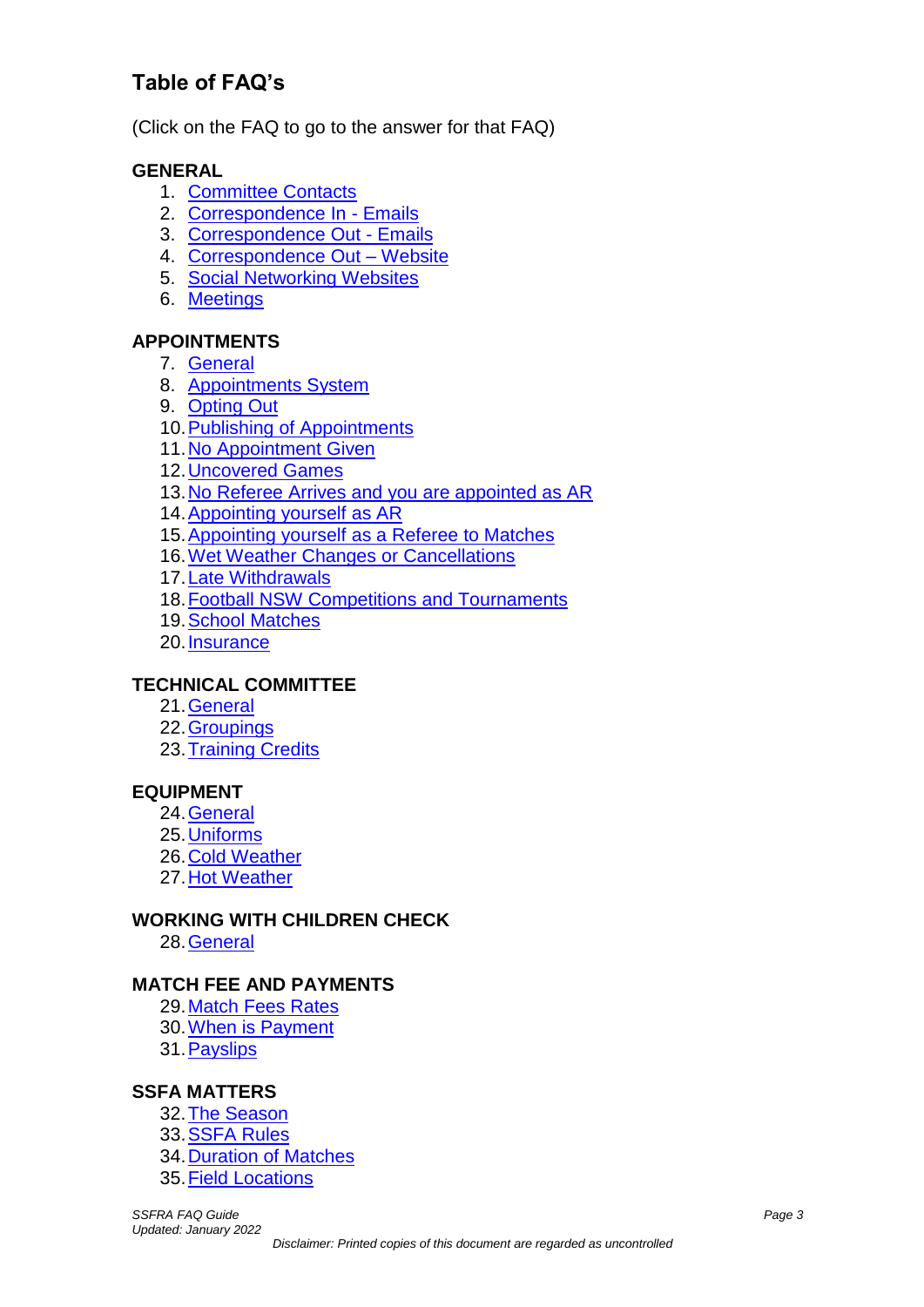# **MATCH DAY – AT THE GROUND**

- [.Arrival Time](#page-9-2)
- [.Leaving your bag unattended](#page-9-3)
- [.Canteens](#page-9-4)
- [.Match Balls](#page-9-5)
- [.Uniform Clashes](#page-9-6)
- [.Goalkeeper Uniforms](#page-9-7)
- [.Filling out the Match Card](#page-10-0)
- [.Number of Players](#page-10-1)
- [.Matches running late](#page-10-2)
- [.Field Inspections](#page-11-0)
- [.Ground Conditions](#page-11-1)
- [.Ground Control](#page-12-0)
- [.Rain](#page-12-1)
- [.Lightning](#page-12-2)

# **MATCH DAY – JUST BEFORE KICK OFF**

- [.Pre Match Speeches to Teams](#page-12-3)
- [.Jewellery](#page-12-4)
- [.Spectacles](#page-12-5)
- [.Hats](#page-12-6)
- [.Plaster Casts](#page-13-0)
- [.Thermal Underwear](#page-13-1)
- [.Player Numbers on Shirts](#page-13-2)
- [.ID Cards](#page-13-3)
- [.Borrowing Players](#page-13-4)
- [.Coaches and Managers](#page-13-5)

# **MATCH DAY – DURING THE GAME**

- [.Abuse and Assaults](#page-14-0)
- [.Swearing or Foul Language](#page-14-1)
- [.Injuries](#page-15-0)
- [.Blood](#page-15-1)
- [.Injury Time](#page-16-0)
- [.Half time](#page-16-1)
- [.Interchange](#page-16-2)
- [.Coaches/Managers](#page-16-3)
- [.Technical Areas](#page-17-0)
- [.Dissent from the Sideline](#page-17-1)
- 70.Dissent [from Ground Control](#page-17-2)

# **MATCH DAY – POST GAME**

- [.Records of Games](#page-17-3)
- 72. **ID cards of Sent Off Players**
- [.Cautions/Send Offs/ Player Misconduct](#page-18-0)
- [.Incident Reports](#page-18-1)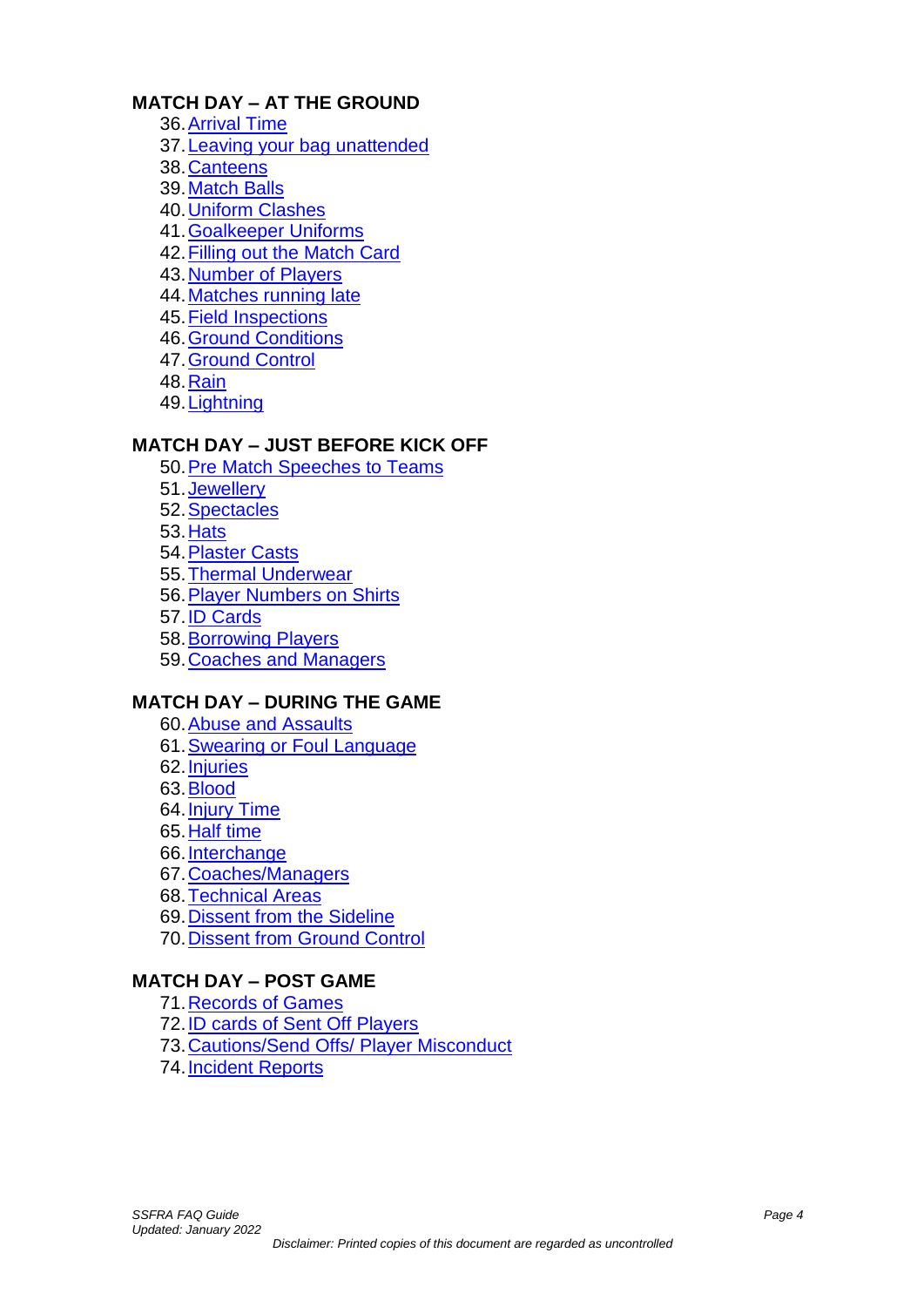<span id="page-4-0"></span>

| <b>1. COMMITATE CONTACTS ZUZZ</b> |                      |                              |
|-----------------------------------|----------------------|------------------------------|
| President                         | Chris Young          | president@ssfra.org.au       |
| <b>Deputy President</b>           | <b>Wayne Philip</b>  | deputypresident@ssfra.org.au |
| <b>Vice President</b>             | <b>Neil Lewis</b>    | vicepresident@ssfra.org.au   |
| Secretary                         | David Morgan         | secretary@ssfra.org.au       |
| Treasurer                         | <b>Chris Yates</b>   | treasurer@ssfra.org.au       |
| Registrar                         | <b>Craig Lister</b>  | registrar@ssfra.org.au       |
| <b>Branch Coach</b>               | <b>Gary Lockwood</b> | branchcoach@ssfra.org.au     |
| <b>Appointments Officer</b>       | <b>Mitch Clark</b>   | appointments@ssfra.org.au    |
| <b>Development Officer</b>        | Liam Oldfield        | development@ssfra.org.au     |
| Recruitment                       | <b>Matt Russell</b>  | recrutiment@ssfra.org.au     |
| <b>Committee Person 2</b>         | Nick Young           | committee2@ssfra.org.au      |
| Working with Children             | Zoe Benjamin         | wwc@ssfra.org.au             |
| Co-ordinator                      |                      |                              |
| <b>Equipment Officer</b>          | <b>Emma Lewis</b>    | equipment@ssfra.org.au       |

#### **GENERAL 1. Committee Contacts 2022**

# **2. Correspondence In – Emails**

<span id="page-4-1"></span>If the answer is not in this guide it may be resolved by emailing the responsible Committee member. If you cannot determine an appropriate email address, you can send the email to [secretary@ssfra.org.au](mailto:secretary@ssfra.org.au)

# **3. Correspondence Out – Emails**

<span id="page-4-2"></span>From time-to-time correspondence from the Management Committee or Technical Committee will be sent to Members via email. It is the responsibility of individual members to ensure that the email address that SSFRA has on record is correct. If you are not receiving emails, then you should notify the Secretary via email.

# **4. Correspondence Out – Website**

<span id="page-4-3"></span>From time-to-time information will be posted for members on [www.ssfra.org.au.](http://www.ssfra.org.au/) This information could include, but is not limited to, appointments, notices of cancelled games, meeting reminders, training reminders, etc. It is the responsibility of individual referees to check the website regularly for any such information.

# **5. Social Networking Websites**

<span id="page-4-4"></span>Appointments are confidential and should NEVER be made publicly available on any medium, including social networking websites like Facebook, Twitter etc. After the game, commenting publicly (including using social networking websites like Facebook, Twitter etc) on any match you have officiated is strictly forbidden and could see you fined or suspended from refereeing.

# **6. Meetings**

<span id="page-4-5"></span>Monthly information sessions are held usually during March to August. Notification of meetings are placed on the website and via email. An Annual General Meeting will be held after the conclusion of the season. Members will be advised via the website and by the Secretary via email. RSVP is required. Committee of Management meetings are usually held on the last Thursday of the month.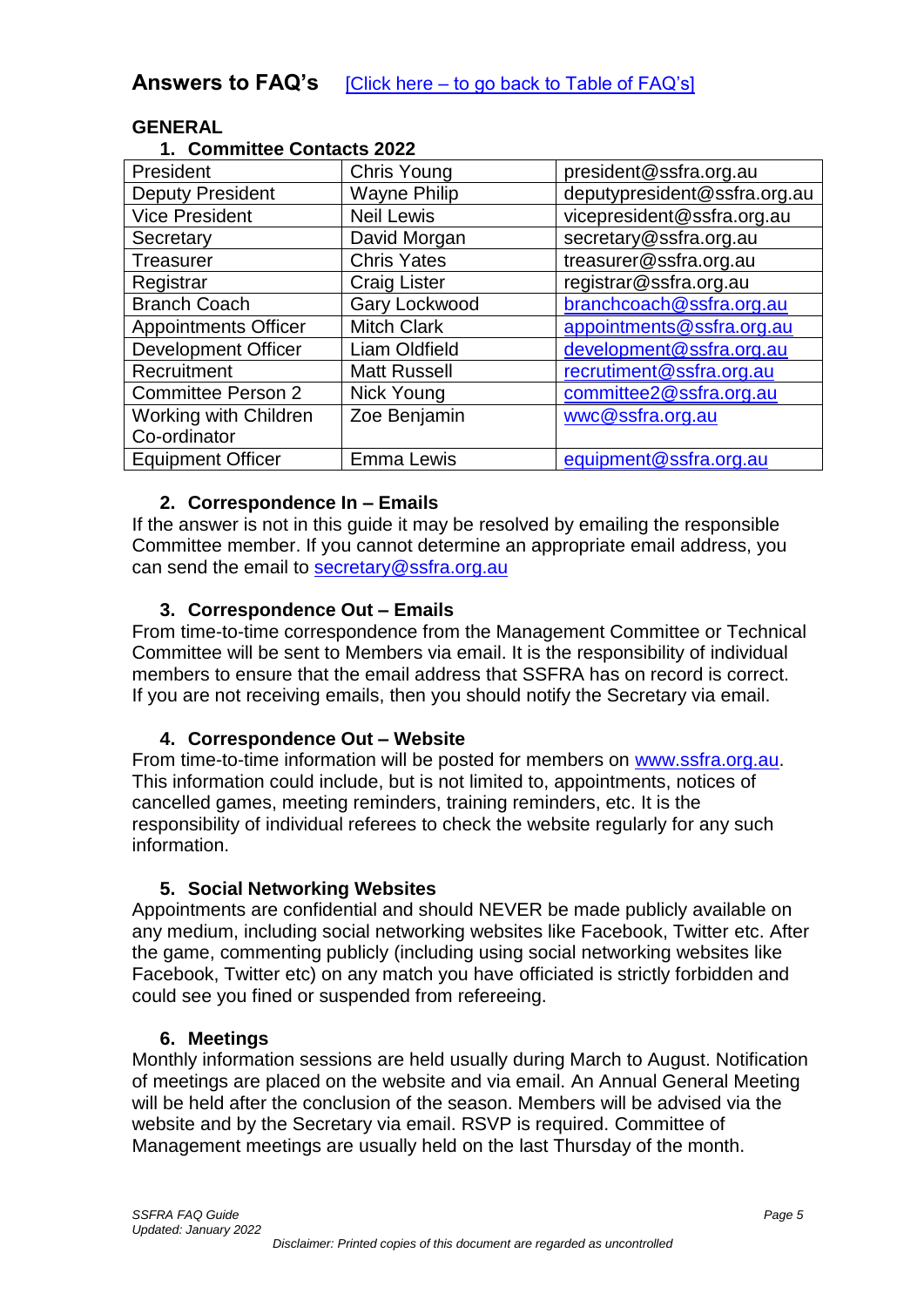# **APPOINTMENTS**

# 7. General

<span id="page-5-0"></span>The Appointments Board allocates all games including trial and school games. This is because insurance is not available for games not appointed by the Appointments Board. Appointments are always confidential and should never be revealed to teams involved

# 8. Appointments System

<span id="page-5-1"></span>Appointments are accessed via MatchRef at [www.ssfra.matchref.com](http://www.ssfra.matchref.com/)

9. Opting Out

<span id="page-5-2"></span>Appointments are done through an opt-out system.

You can opt-out (aka unavailability) on a week-by-week basis or for an extended period. If you do not opt out, you are considered available to referee. Failing to opt out on -time and then withdrawing will be considered a late pull out. Consistent late pull outs will affect your appointments. Generally unavailability closes at 9:00am Tuesday prior to the round. Any variation to this will be emailed and/or listed on MatchRef.

## 10.Publishing of Appointments

<span id="page-5-3"></span>Appointments are published on Wednesday or Thursday prior to the round. Any variation to this will be emailed and/or listed on MatchRef.

## 11.No Appointment Given

<span id="page-5-4"></span>If you have indicated your availability and do not receive an appointment email the Appointments Officer. There may be an uncovered game or a late pull-out in a game of your level that you can cover.

# 12.Uncovered Games

<span id="page-5-5"></span>If there is a game designated as uncovered on the website - meaning no-one is appointed to it, and you are able to cover it email the Appointments Officer. In most cases you will be appointed to the game if no-one else has requested it prior. Sometimes there may be a good reason why no Referee was appointed to that match in the first place.

#### 13.No Referee Arrives and you are appointed as AR

<span id="page-5-6"></span>No SSFRA referee is to act as an Assistant Referee on a match where there is not an Appointed SSFRA referee in attendance. If you are appointed to a game as an Assistant Referee and no Referee arrives, feel free to write your name on the match card and leave. You will be paid in full. If you choose to referee the match, consider the SSFRA policy on appointing yourself as a referee to matches, as set out below. It is not the case that simply because you are appointed as an Assistant Referee, and no Referee shows up, that you as an Assistant Referee are promoted to Referee.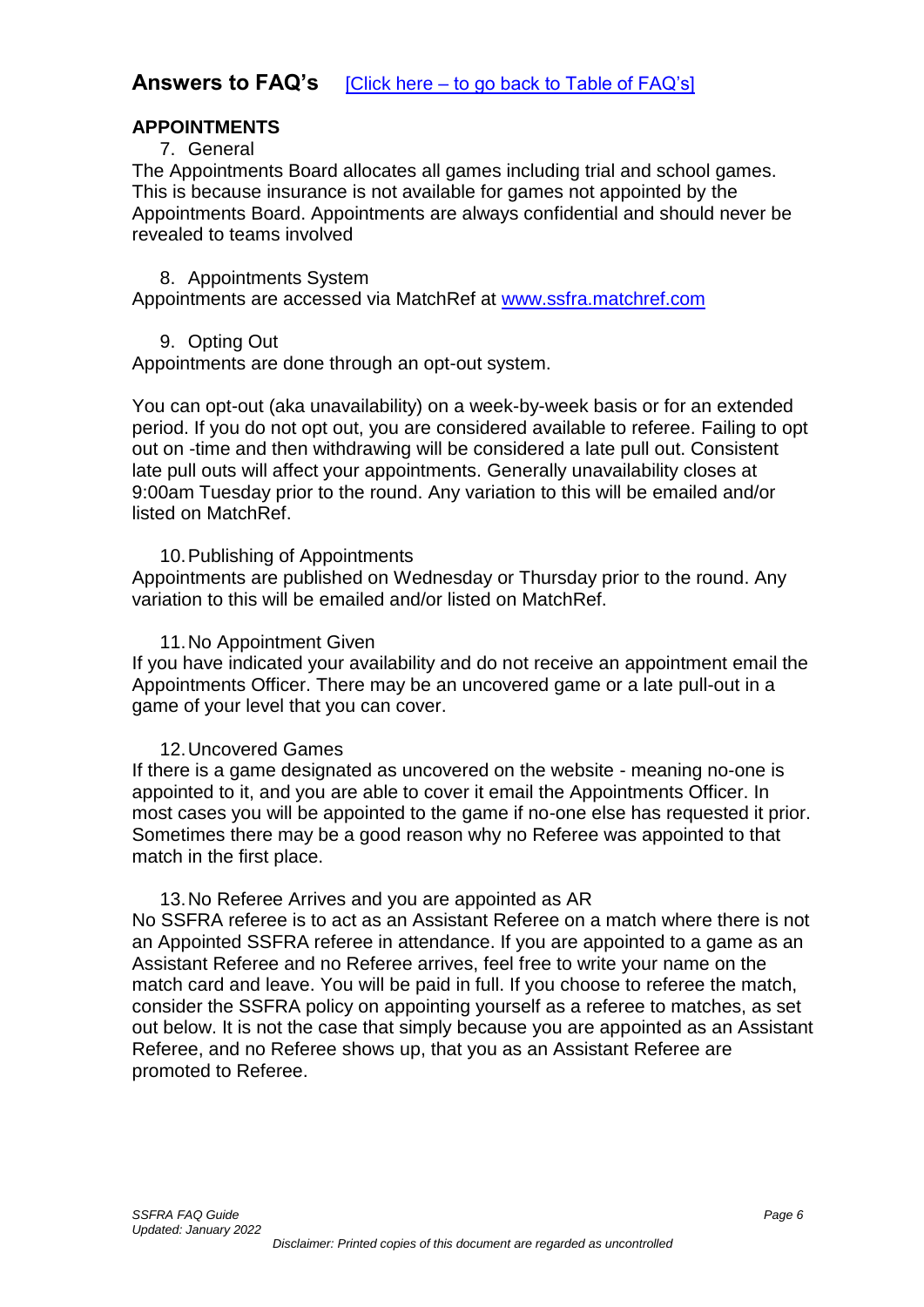### 14.Appointing yourself as AR

<span id="page-6-0"></span>You may appoint yourself as an Assistant Referee to any match covered by an appointed SSFRA Referee where 2 Assistant Referees have not already been appointed. This may be done at any time, without notification to the Appointments Officer. Just check with the appointed Referee they want the assistance, generally they will. Remember to write your name on the match card and you will be paid. You must referee in uniform to be eligible to be paid.

#### 15.Appointing yourself as a Referee to Matches

<span id="page-6-1"></span>If you haven't been appointed to a match through MatchRef, or been approved by the Appointments Officer then you cannot referee a game in uniform, or write your SSFRA number on the match card. If you come to another arrangement with the two teams you will be a CLUB REFEREE and they both will pay you cash - make sure you are paid upfront, do not referee in your SSFRA shirt and consider whether the level you are being asked to referee is one that SSFRA would appoint you to. We have lost many referees over the years who have overestimated their abilities and refereed games beyond their skill levels. Also remember you will not be covered by our insurance policy at all.

#### <span id="page-6-2"></span>16.Wet Weather Changes or Cancellations

During wet weather it is advisable to regularly check MatchRef and emails for changes to matches. You will not be paid for turning up to a game that has been publicly announced as cancelled.

#### 17. Late Withdrawals

<span id="page-6-3"></span>Late pull outs are to emailed ASAP to the Appointments Officer. If it is on the day of your appointment, you will also need to call the ground you are scheduled to officiate at. A list of phone numbers for grounds can be found on the SSFA website at [www.shirefootball.com.au.](www.shirefootball.com.au)

<span id="page-6-4"></span>18.Football NSW Competitions and Tournaments Champion of Champions, State Cup, Robertson Cup, Amateur Cup etc. Instructions for these competitions will be issued to Referees concerned. Further information can be found on the Football NSW website at [www.footballnsw.com.au.](www.footballnsw.com.au)

#### 19.School Matches

<span id="page-6-5"></span>If available for School matches please email schools@ssfra.org.au.

#### 20.Insurance

<span id="page-6-6"></span>Cover is in place but members are advised that injury and loss of income coverage is minimal. If this is of concern to any member they are advised to effect additional private coverage. Members are also advised that insurance cover is only available to officially allocated games.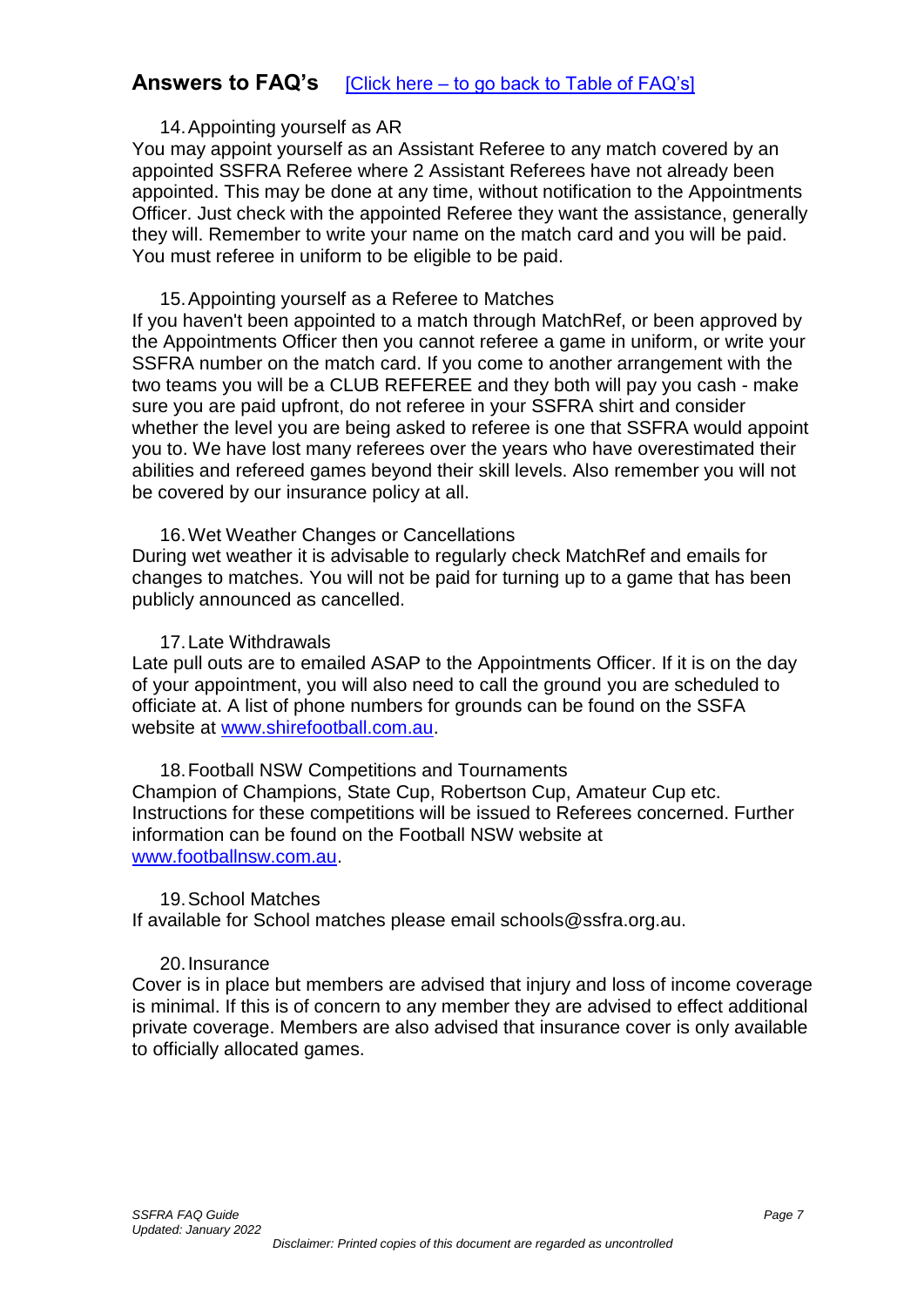## <span id="page-7-0"></span>**TECHNICAL COMMITTEE**

#### 21.General

The Technical Committee deals with all matters pertaining to the instruction of referees. It covers lectures, groupings, theory exams, field testing, fitness training, inspectors, inspections, etc. The allocation of field tests and inspectors is the responsibility of the Technical Committee.

#### 22.Groupings

<span id="page-7-1"></span>Referees are advised to ensure that they have been grouped correctly. Groupings can be found in your MatchRef profile. Groupings are determined by age and qualifications.

## 23.Training Credits

<span id="page-7-2"></span>Members may collect training credits by attending fitness training, attending theory sessions and passing fitness tests. Members will be rewarded for receiving training credits through improved appointments, prioritised inspections and coaching. Members may also be awarded training credits, at the Management Committee's discretion, for:

• Attending an SSFRA organised meeting, including, but not limited to, members meetings, committee meetings and technical committee meetings;

• Participating as a mentor or coach in an SSFRA organised mentoring or coaching role;

• Participating as an instructor in an SSFRA organised upgrading course; and

• Generally helping with SSFRA matters, such as equipment sales, website administration or appointments.

As no training session is compulsory, apologies will not be counted as training credits - the point is that you are rewarded for attending training sessions, and not punished for not attending.

#### <span id="page-7-3"></span>**EQUIPMENT**

#### 24.General

A full range of equipment is available through the Association. This includes shirts, shorts, socks, whistles, red & yellow cards, books, caps etc. Sales can be made at monthly information nights and Sunday's after matches from 5.00 to 6.00pm at our SSFA room.

#### 25.Uniforms

<span id="page-7-4"></span>Uniforms must comply with the uniform policy set by the Committee of Management. The official uniform for SSFRA at all appointments is the black shirt, all black shorts and all black socks (pulled up to the knees). No other uniform items are to be worn when officiating within the Shire. Referees who do not comply with this policy will not be appointed until they do comply. All uniforms are to be presented in a clean and reasonable condition.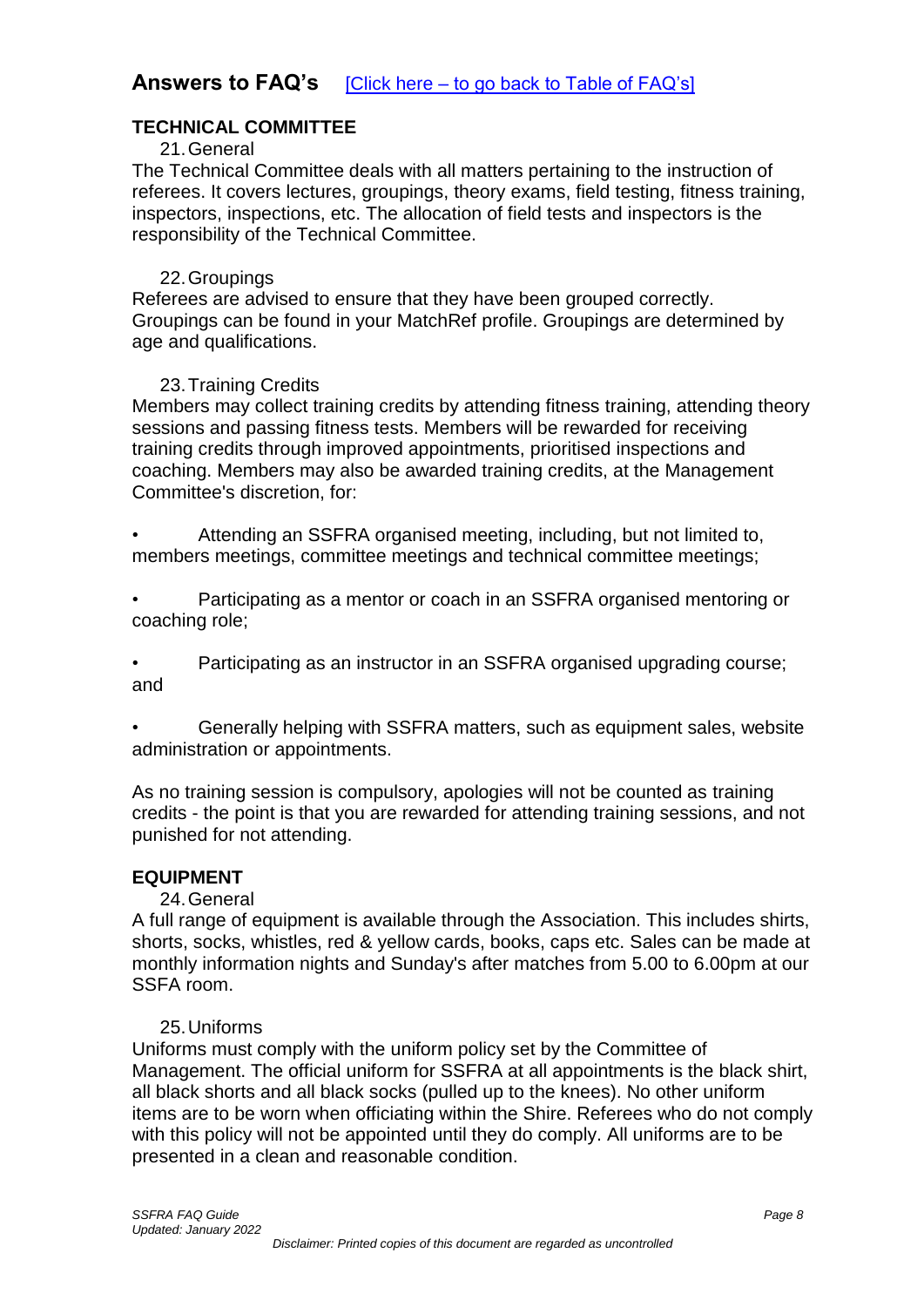### 26.Cold Weather

<span id="page-8-0"></span>Assistant Referees may officiate whilst wearing their SSFRA jacket. Tracksuit pants are not to be worn. Referees may wear a black long-sleeved shirt underneath their SSFRA shirt. Referees who are still not sufficiently warm should put on multiple undershirts, or run more. Tracksuit pants are not to be worn.

#### 27.Hot Weather

<span id="page-8-1"></span>Do not forget to use sunscreen and drink a lot of water to rehydrate.

# <span id="page-8-2"></span>**WORKING WITH CHILDREN CHECK**

28.General

Football NSW have issued all branches with strict instructions regarding this issue. All Referees must hold an "E" Working With Children Check. We ask that all Members refer any incident related abuse of children (under 18 years) to the Secretary and the Working With Children Co-Ordinator.

# **MATCH FEE AND PAYMENTS**

29.Match Fees Rates

<span id="page-8-3"></span>To claim fees you MUST be sure that when you complete the match that you write your name and SSFA number on the match sheet. Your number can be found in your MatchRef profile. If you do not have a number contact the Registrar immediately. If your number is not on the match card you will NOT be paid. Payments are direct deposited into your nominated bank account monthly.

#### 30.When is Payment

<span id="page-8-4"></span>The Treasurer processes all the pays in the month following the month of Refereeing. So March matches get paid in April, April matches get paid in May, and so on.

The Treasurer cannot guarantee a date as there are 300+ pays to process but he tries to do it ASAP. Generally approximately 3 weeks after month end.

Once the first month is paid it comes through approximately monthly thereafter.

#### 31.Payslips

Pay slips are produced by SSFA and will be available to Members at the monthly general meeting. Please check your pay slip and advise the Treasurer if there are any errors or omissions. Remember that 8% is deducted for administration costs.

# <span id="page-8-5"></span>**SSFA MATTERS**

#### 32.The Season

The season traditionally commences on the last full weekend of March. A list of dates can be found on the SSFA website at [www.shirefootball.com.au.](www.shirefootball.com.au)

#### 33.SSFA Rules

<span id="page-8-6"></span>Can be found on the SSFA website at [www.shirefootball.com.au.](www.shirefootball.com.au) Please do NOT interpret the rules for teams. That is the Coaches and/or Manager's responsibility.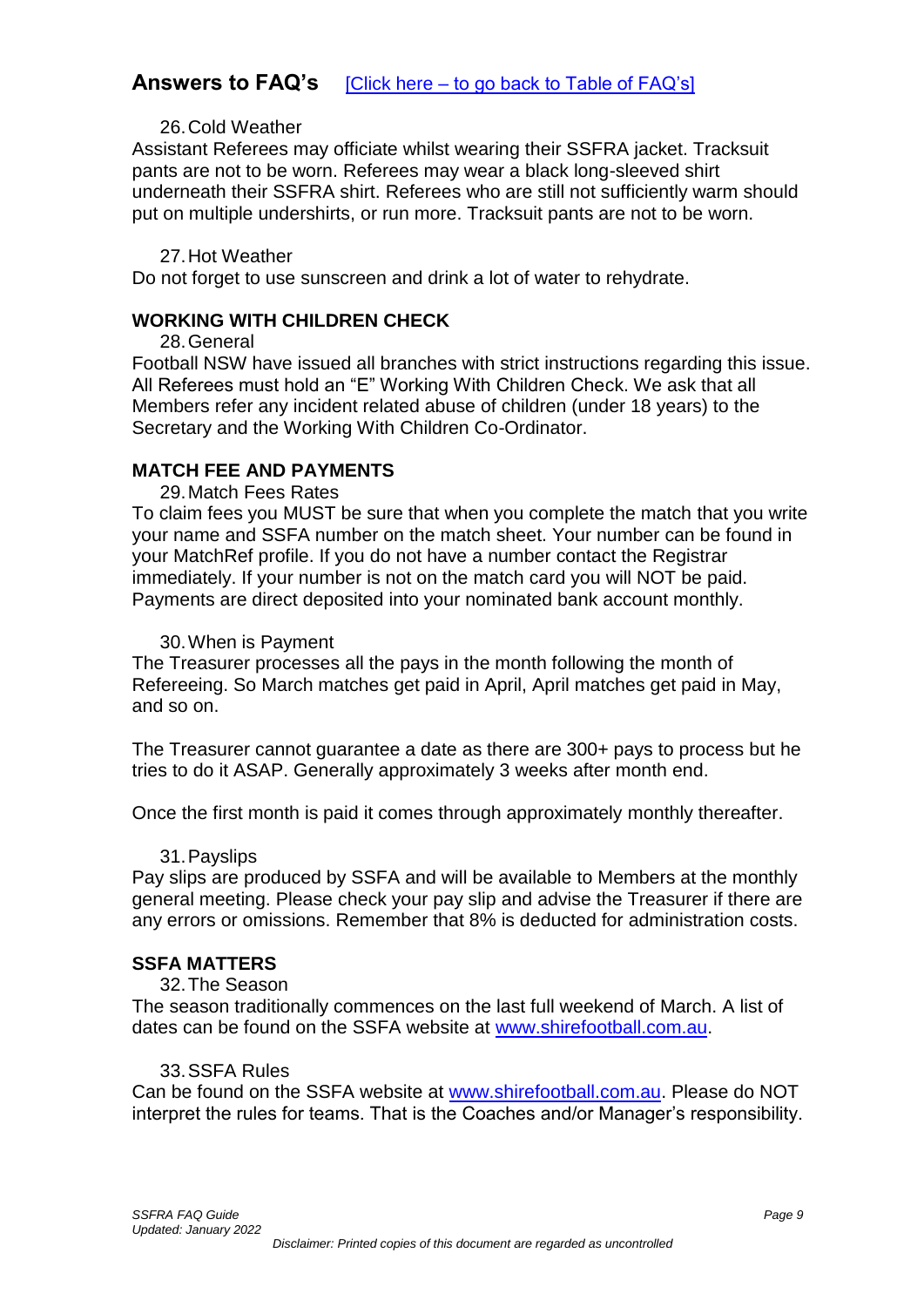34.Duration of Matches

<span id="page-9-0"></span>Can be found on the SSFA website at [www.shirefootball.com.au.](www.shirefootball.com.au)

35.Field Locations

<span id="page-9-1"></span>Can be found on the SSFA website at [www.shirefootball.com.au.](www.shirefootball.com.au)

# **MATCH DAY – AT THE GROUND**

#### 36.Arrival Time

<span id="page-9-2"></span>Referees and Assistant Referees should arrive at the appointed ground at least 20 minutes before the scheduled kick-off time. Earlier for Final series matches. Referees are requested to contact the appointed ground if they are late or cannot attend.

## 37.Leaving your bag unattended

<span id="page-9-3"></span>Referees leave their bags at ground control, in a canteen or on the side of a field at their own risk. Referees are recommended not to leave valuables in their bags at any time, particularly cash, mobile phones or ATM/credit cards.

#### 38.Canteens

<span id="page-9-4"></span>Referees are NOT entitled to free drinks from canteens. Always offer to pay for drinks. If the canteen operator refuses your money, thank them and count yourself lucky. Always bring your own water + snacks to matches, particularly at grounds where there is no canteen.

## 39.Match Balls

<span id="page-9-5"></span>Will be provided by the teams at kick-off. Games are rarely delayed due to a ball not being available. Referees should keep at least one match ball with them at the half-time break. (Referees should not kick the match ball during the half-time break - any damage you cause the ball could cause problems for yourself).

#### 40.Uniform Clashes

<span id="page-9-6"></span>Clubs are usually well versed with this requirement. Generally the team that last adopted the uniform last will change. For inter Club matches the listed home teams change.

#### 41.Goalkeeper Uniforms

<span id="page-9-7"></span>Goalkeeper uniforms shall be a different colour to the teams that are playing. Where a clash occurs, use common sense - most goalkeepers at SSFA level do not have a change of strip. However, where the colour is too close to the point of being unfair, or disadvantaging the teams, then that goalkeeper will need to procure another shirt to wear, or put one over the top of their goalkeeper jersey. A fluoro coloured bib will usually suffice.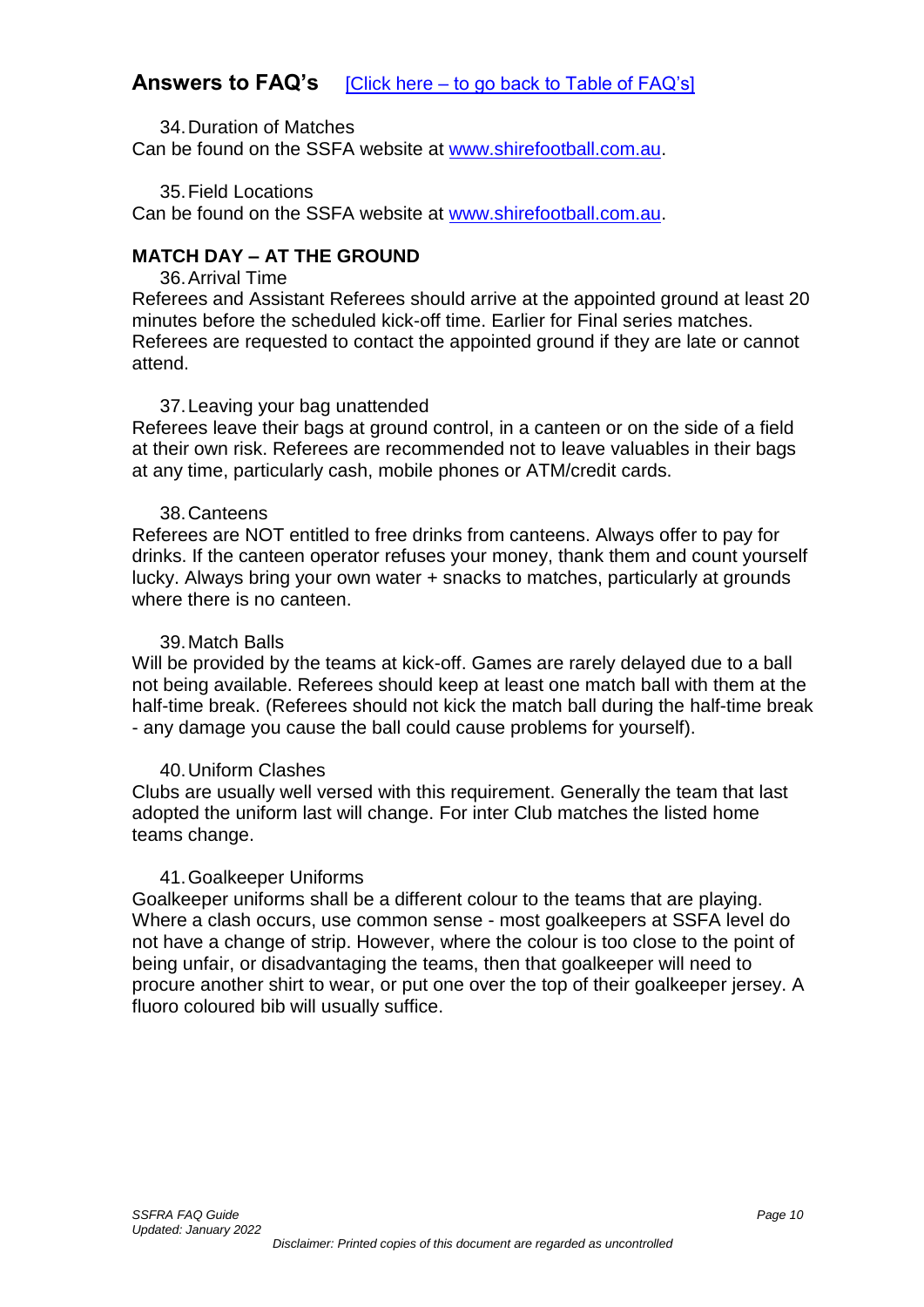## 42.Filling out the Match Card

<span id="page-10-0"></span>It is the referee's responsibility to ensure that their name and SSFA number is on the match sheet. It is also the referee's responsibility after the game to:

Fill out the score of the game

Take the details of any players who were cautioned or sent-off or who will be the subject of an incident report, as the Referee does not get to keep the match sheet

• In your notebook record the players surname, initial, shirt number and ID number. The ID card for a player sent off should be given to you within a reasonable time after the match is completed. DO NOT go looking for the card, the SSFA will deal with this matter in the absence of the ID card.

Referees do not keep the match sheet. They are left for the ground control to deal with.

## 43.Number of Players

<span id="page-10-1"></span>At least 7 players, including a goal keeper, are required for any team in any fullfield match in the SSFA. Where a team does not have 7 players at kick-off, kick-off may be delayed 15 minutes until they reach their complement of 7. After 15 minutes the match is abandoned. If the 7th player arrives after 10 minutes, the match shall begin. Where a team has 7 players but chooses not to take the field, the match is cancelled. Where a team begins a match with 7 players, but one player leaves the game (e.g. by send-off, injury or choice), then the match is cancelled. lf you cancel a match for any reason an incident report is to be lodged at our rooms on Sunday afternoon between 5 & 6pm.

#### 44.Matches running late

<span id="page-10-2"></span>In response to late kick-off times, Referees have sole discretion, where a match has been delayed by more than ten (10) minutes past the scheduled kick off time, to reduce the match:

By up to 5 minutes per half where halves are less than 45 minutes each way;

By up to 10 minutes per half where halves are 45 minutes each way.

#### You must:

Not reduce the halves where the match has started within 10 minutes of the scheduled time;

Not reduce the halves beyond necessary to bring the games back on time - For example, if a 90 minute match is scheduled at 8:00am and kicks off at 8:11am, the scheduled finishing time is 10:35am and the next kick off time is 10:40am. Accordingly, a referee would only need to reduce the match by four minutes per half to bring the games back on time. (kickoff 8:11am, half time 8:52am, second half 8:57am, full time 10:38am).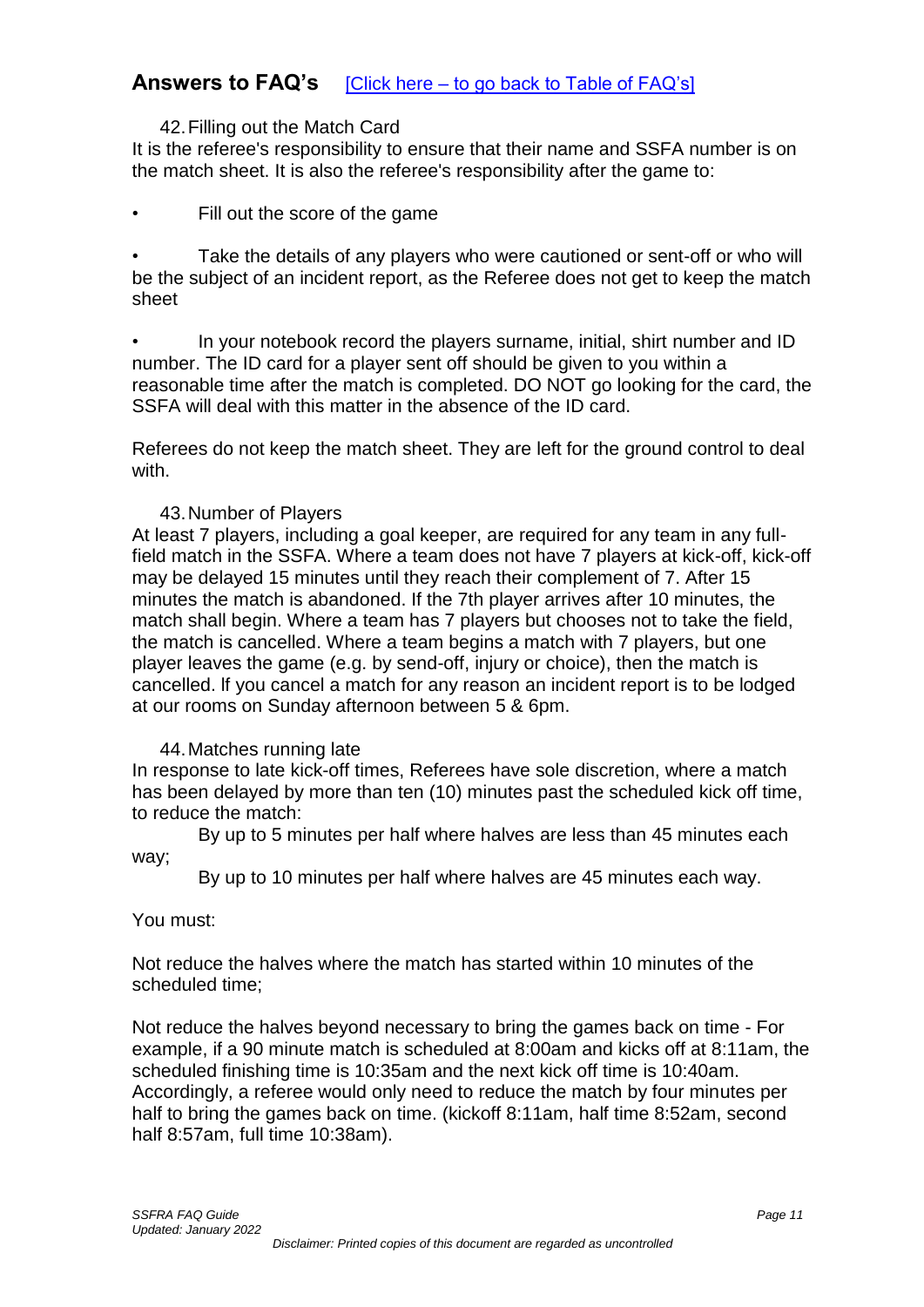Not reduce the match where possible - this will be grounds where there is no 3.00pm or later match;

Reduce the match evenly across both halves;

Record on the back of the match sheet the reduction of the match duration and the reason for the delayed kick-off. This may involve you liaising with the referee of the previous match as to the delay of their match, or matches before that. You can also check the back of the match cards of previous games. Please ensure you all work together to keep each other informed.

You can reduce matches by longer than the above rules by agreement between both teams.

#### 45.Field Inspections

<span id="page-11-0"></span>Fields must be inspected before every game. Never assume the referee before you has checked everything. Take a walk around the field checking posts, field markings, nets, corner flags and safety of the ground.

## 46.Ground Conditions

<span id="page-11-1"></span>Must be safe before play can commence. Goalposts must be securely fastened to the ground. Fields must have comer flags that conform to the laws of the game. Nets must be checked before the game for holes or gaps between the nets and the posts. In the event of wet weather ground conditions must be assessed before the commencement of each scheduled game. Referees cannot declare a ground unsafe for the full day - only on a game by game basis.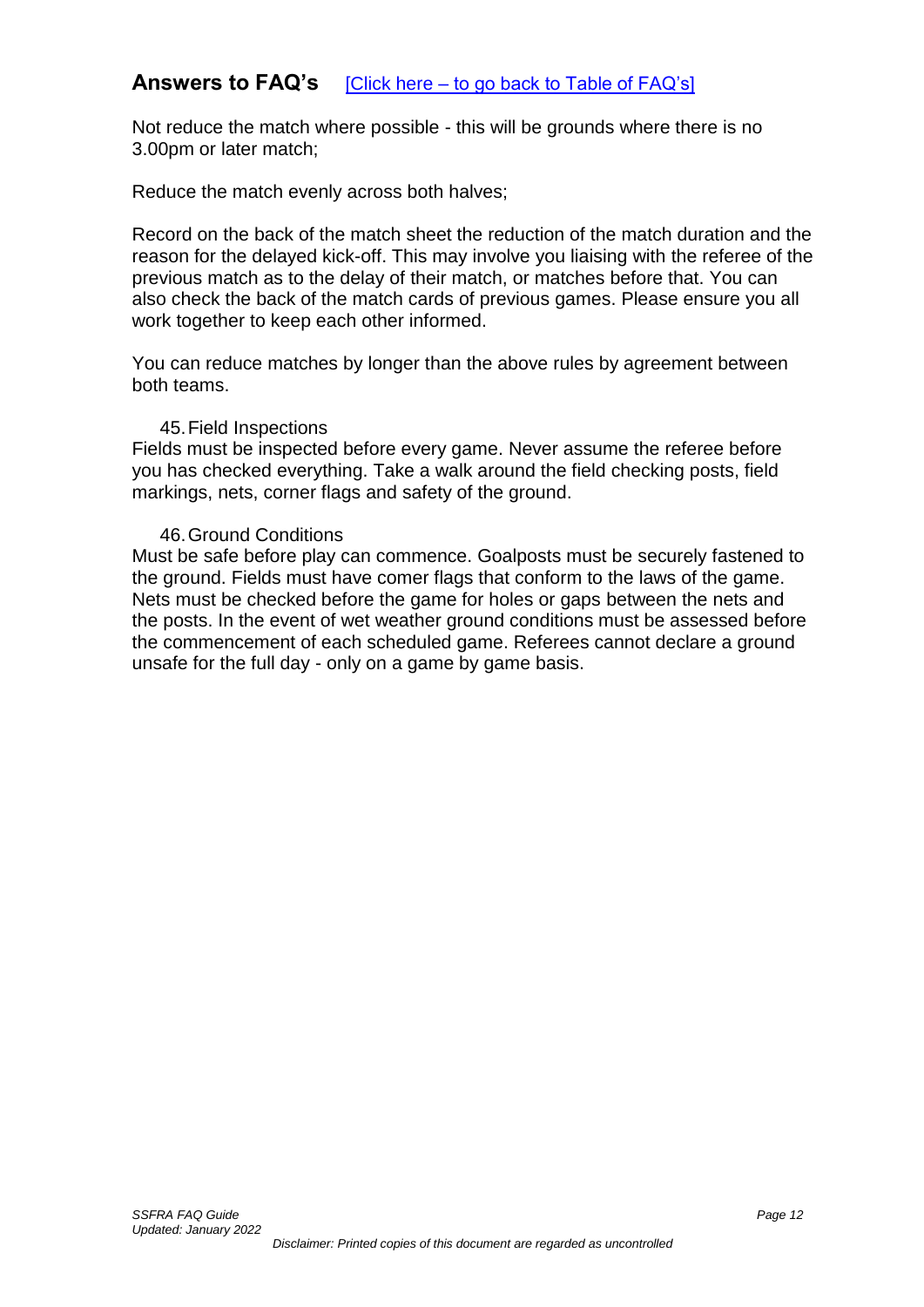## 47.Ground Control

<span id="page-12-0"></span>Ground Control officers should be at each ground to help solve any problems. They should be easy to spot in their orange vests. If you are polite, they should be more than happy to help you out. If you encounter problems, only then make it clear that you will not be starting or restarting the game until the problem is fixed.

#### 48.Rain

<span id="page-12-1"></span>Rain alone does not prevent a match being played. You must assess the effect the rain is having on the surface - including how a ball will travel and how a player or Referee wearing regular boots will fare running, turning, accelerating and stopping on the surface. Safety is your prime focus.

#### 49.Lightning

<span id="page-12-2"></span>SSFRA and SSFA abides by the Football NSW lightning policy. If from when a lightning strike is seen, there is a thunder clap within 30 seconds of it, then the players and match officials are to find safe cover until this is no longer the case. Safe cover includes shelter under cover of a solid building. It does not include being in an open field, standing under a lone tall tree, standing under a group of small trees, standing under a metal pylon. Metal should never be touched during a lightning storm.

# **MATCH DAY – JUST BEFORE KICK OFF**

50.Pre match speeches to Teams

<span id="page-12-3"></span>It is recommended you limit any pre-game talk to teams to asking them to remove any jewellery. Anything further than that has the potential to create problems for yourself.

#### 51.Jewellery

<span id="page-12-4"></span>Is not permitted at any time. Jewellery includes, but is not limited to, watches, earrings, stud earrings, plastic bangles, bobby pins, other hair clips. Do not search for jewellery – If you can't see it, don't go looking for it. However, if you do see it, it must come off (e.g. you do not search players for navel rings, but if a player lifts their shirt to wipe sweat off their brow, and you see the navel ring, then the player must leave the field of play to remove it). Players cannot hide jewellery under bandages or strapping tape. But once again do not go searching for it. The only exception is a medical bracelet, which should be removed and strapped to the player's chest.

#### 52.Spectacles

<span id="page-12-5"></span>A player who needs spectacles to play must have their ID Card photo taken while wearing the same approved spectacles. If this is not the case, then the player does not participate in the game whilst wearing spectacles.

#### 53.Hats

<span id="page-12-6"></span>Only a Goalkeeper may wear a hard-brimmed hat. Other players may wear soft brimmed hats, but shouldn't need to. Certain players may get dispensation to wear hats from the SSFA but should have documentation to prove that.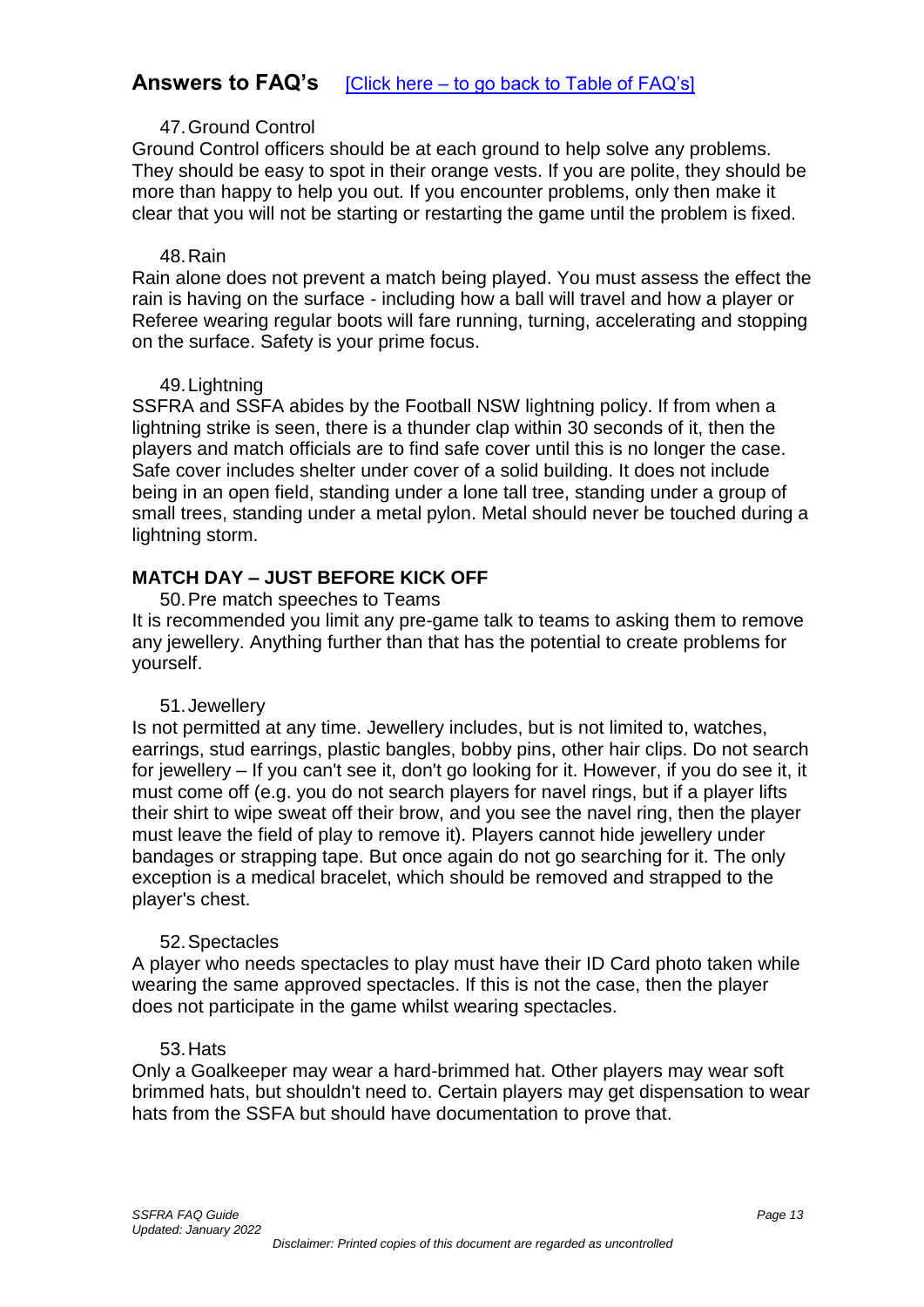## 54.Plaster Casts

<span id="page-13-0"></span>Are never permitted, no matter how much bandaging and bubble wrap the player might use.

#### 55.Thermal Underwear

<span id="page-13-1"></span>As per the laws of the game - undershorts must be shorts (that is, must not cover the knee). Undershorts need to match the predominant colour of the shorts. Undershorts must either:

- be the same colour as the predominant colour of the team's shorts; AND
- not be visible when the player is in a standing position .

As removal of undershorts is time consuming, and will likely require a player to seek the privacy of a change room to remedy any problem, referees are recommended to deal with this problem as soon as they see it, and not necessarily wait until the team's line up for the start of the match. Long sleeved undershirts must match the predominant colour of the sleeve of the team's jersey.

For SSFA rules refer to Rule 5 Uniforms at [https://shirefootball.com.au/wp](https://shirefootball.com.au/wp-content/uploads/2020/01/2020-Rule-Book-1.pdf)[content/uploads/2020/01/2020-Rule-Book-1.pdf](https://shirefootball.com.au/wp-content/uploads/2020/01/2020-Rule-Book-1.pdf)

#### 56.Player Numbers on Shirts

<span id="page-13-2"></span>All players in teams Under 12 and older must have individual player numbers. Taping of player numbers is not acceptable as tape falls off and then you will have two players with the same number on the field. Player numbers should always match the numbers on the match card. Players under the age of 15 who are given a yellow card will not be wearing a number - you will need to ask for their name. If they give you an obviously false name, warn them that continuation will see them sent from the field of play and you will take their name from the ID Card their manager will provide.

#### 57.ID Cards

<span id="page-13-3"></span>Checking the ID Cards at the start of the match is the responsibility of team managers and not the Referee. A Referee should not get involved in any such dispute. If a disputed player still chooses to play in any particular game, the Referee must let that player play, but should note that they may be called to give evidence at an SSFA tribunal as an independent witness on the matter.

#### 58.Borrowing Players

<span id="page-13-4"></span>The rules with respect to borrowing players are not part of an SSFRA referee's duties. SSFRA referees should not involve themselves in disputes but should recognise that they may be called to give evidence at an SSFA tribunal as an independent witness on the matter.

#### 59.Coaches and Managers

<span id="page-13-5"></span>At least one should be clearly identified and wearing their team official or Manager vest. If the Manager also plays, they should be wearing their team official or Manager arm band.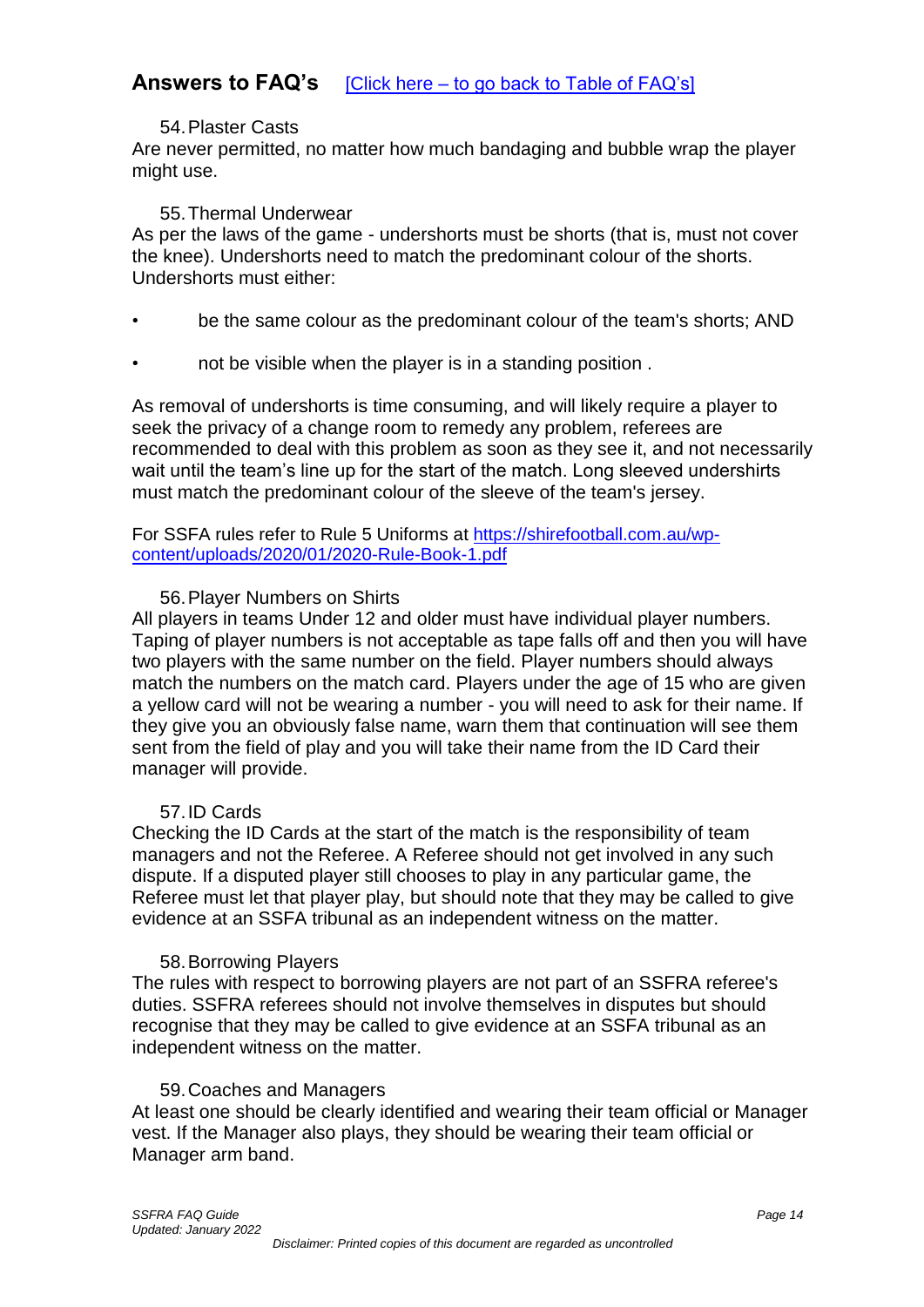# **MATCH DAY – DURING THE GAME**

<span id="page-14-0"></span>60.Abuse and Assaults

Abuse and assaults of Referees and Assistant Referees will not be tolerated. Any such incidents MUST be reported on Sunday nights at our SSFA room between 5:00pm to 6:00pm. Referees are advised to take legal action against offenders. Referees are advised to immediately abandon any match where an assault of a match official has taken place.

## 61.Swearing or Foul Language

<span id="page-14-1"></span>All swearing must be dealt with in some fashion. Methods for dealing with swearing include:

• Quietly asking a player to watch their language;

• Publicly warning a player not to swear again (needs to be followed up by a Card where the player reoffends following the warning);

- Yellow Card for unsporting behaviour; or
- Red Card for foul or abusive language.

We expect players who swear at match officials or opponents to be shown the red card and sent from the field of play.

Unfortunately, swearing and foul language is becoming much more common, and many players will use it without realising and without any intention to offend. It is left to you to draw your line in the sand as to what action to take, but remember that you are expected to take action, and you should consider:

- Why the player said what they said;
- How much pain the player is in;
- How loud it was;
- Who else heard what was said;
- The age of the offender; and
- Whether the player has been previously warned.

Referees themselves should never swear or use foul language. You are expected to maintain your professionalism and composure at all times.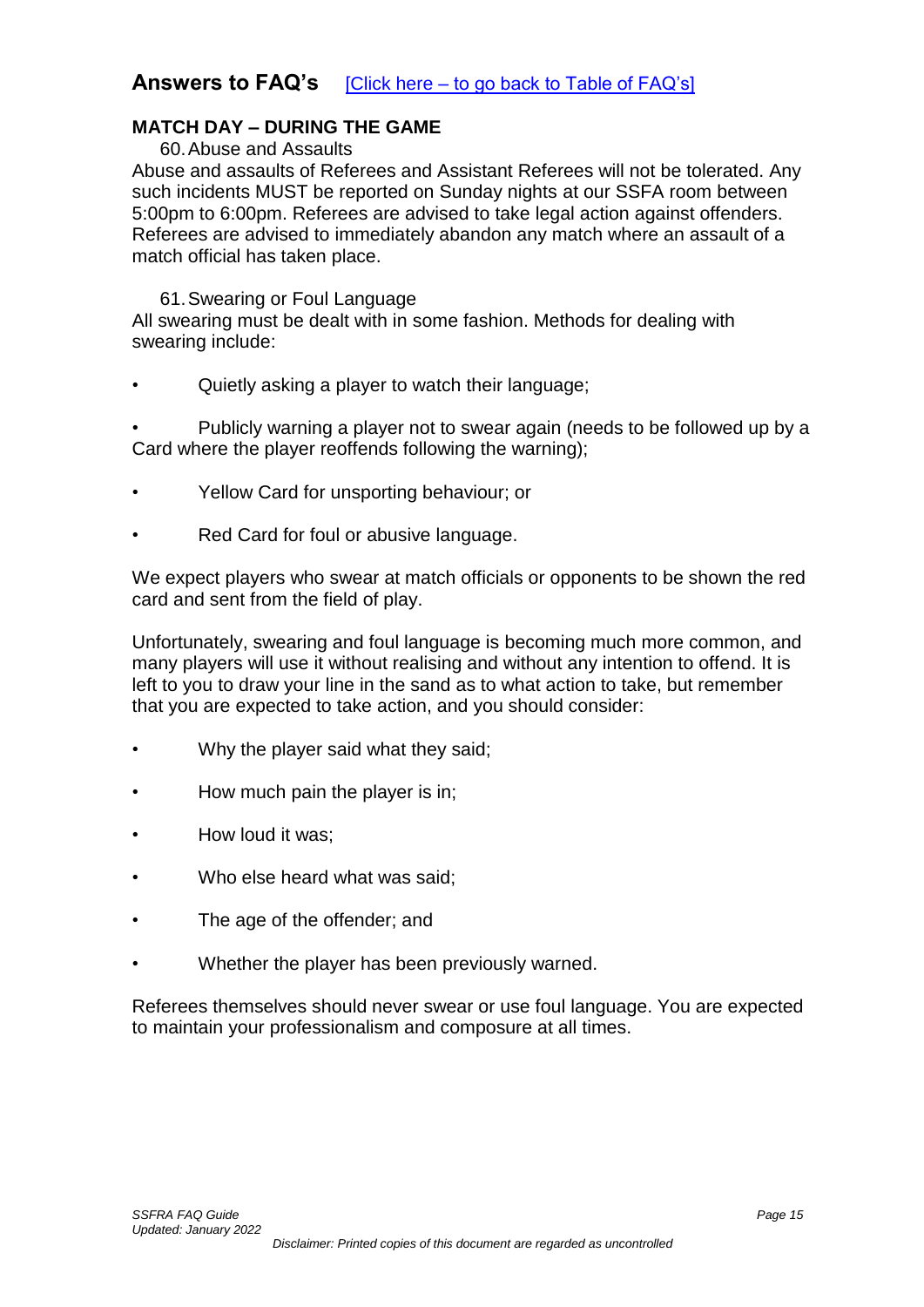# 62.Injuries

<span id="page-15-0"></span>You are not a doctor - never touch an injured player, even to help stretch out cramps - a teammate is usually there to help. In Under 12 matches and older, a Referee shall use their common sense to only stop a game for a serious injury. Note that a head injury is always considered to be a serious injury. The following procedure shall be used where an injury occurs and play is stopped, either by the Referee or otherwise:

The Referee shall move quickly to the injured player;

• Assistant referees, if available, shall assist the Referee by keeping a coach or trainer at the sideline until signalled onto the field by the Referee;

The Referee, if possible, should ask the player if they need their coach/trainer , and if they do, shall signal for the coach or trainer to come on (note that a referee can always overrule a player who says they do not need a trainer, but should never overrule a player who says they do);

The referee should allow the player to be assessed but not treated on the field of play. If the coach says that an ambulance is required , and the player is not to be moved, then never overrule the coach, and have an ambulance called for (allow other players to get drinks, move out of the sun, as this often takes 30 minutes or more);

If the player can be removed from the field of play, then allow the coach to do so, and allow an interchange to occur if so desired;

If the player is OK after being assessed by the coach, have them removed from the field of play. They can either be interchanged, or if there are no interchange players or the team chooses not to interchange, then they can wait a period of time before returning. Enforce this every time to ensure teams don't use injuries as an excuse to waste time, and so that no-one can claim that you are being inconsistent. Remember injury time is NOT played in SSFA regular season fixtures.

# 63.Blood

<span id="page-15-1"></span>A player who is visibly bleeding needs to be removed from the field of play at the next break in play to have their injury treated. That player may be interchanged, but cannot return to the field of play until inspected by the Referee at least at the next break in play. Players may not return while wearing soiled clothing, but please use common sense in the SSFA when enforcing this rule as teams will not have spare kits for players to change into. However, opponents should not be forced to play against a player who is wearing a shirt soaked in blood.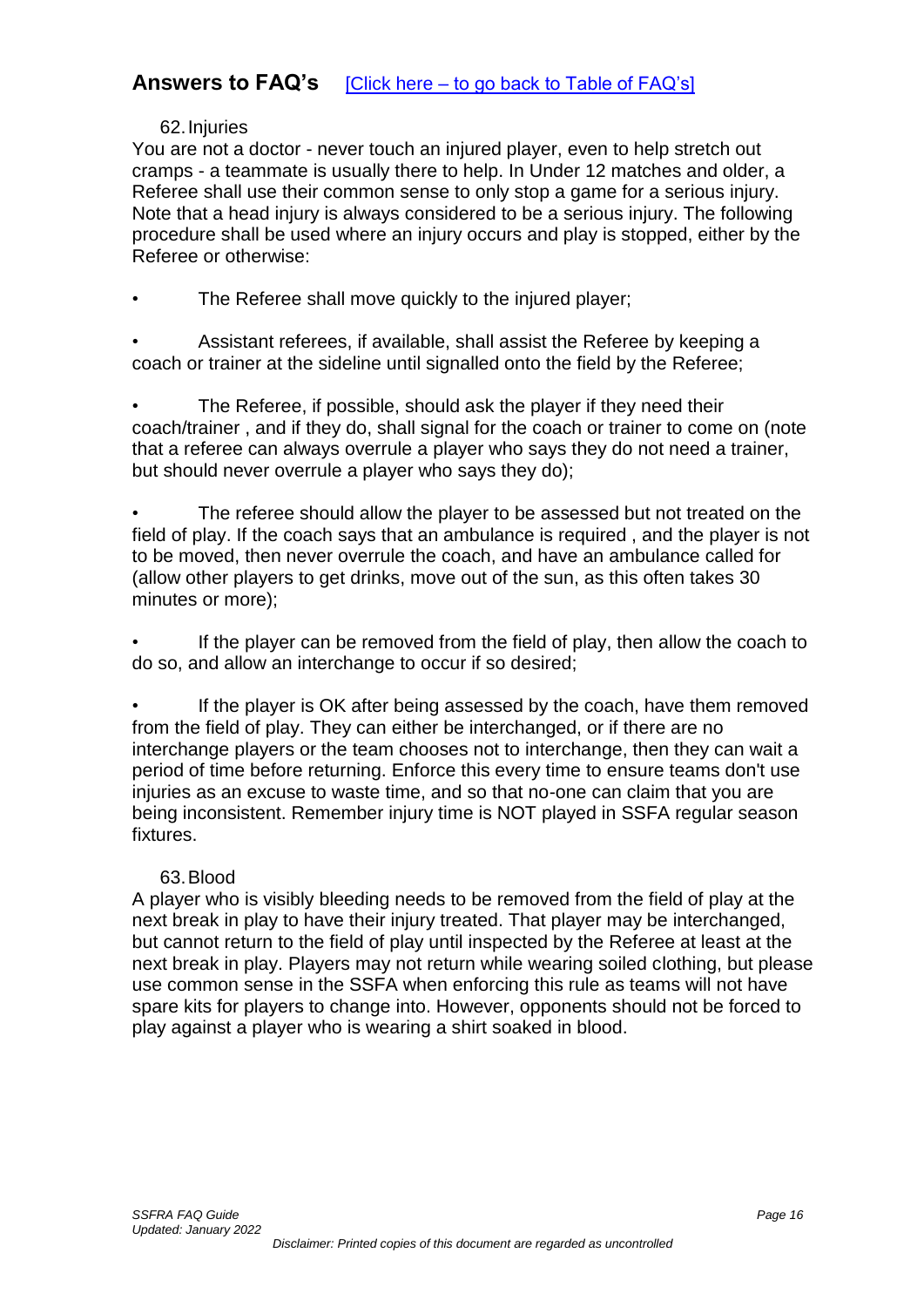# 64.Injury Time

<span id="page-16-0"></span>Is not played in SSFA regular season fixtures. The referee is the sole keeper of time, and it is the referee's watch that decides when full time is. Assistant Referees should still wear a watch and keep an unofficial record of time. Referees should be helpful to players who ask how much time is left, but are not required to give an exact time or to continually update players on the time. Time may be extended for the taking of a penalty kick - however, full time should be blown as soon as a result is achieved from that kick (ie goal/no goal). Injury time is played only in Semi Finals, Finals and Grand Finals. More detailed information is given at the General Meeting prior to the Final Series.

## 65.Half time

<span id="page-16-1"></span>Is 5 minutes whistle-to-whistle. This means from the moment you blow for the end of the first half, you have exactly 5 minutes until you blow for the second half kickoff. This also means that on some fields you will not have the time to return to the clubhouse to get a drink, and instead should take a drink bottle to the field with you at the start of the game. Referees should keep at least one match ball in their possession during the half-time break.

## 66.Interchange

<span id="page-16-2"></span>Unlimited interchange of up to 16 players is permissible at any time during the game in all age groups played in the SSFA competition. A copy of Interchange rules applying in the Sutherland Shire is available in the SSFA rule book which can be found on the SSFA website at [www.shirefootball.com.au.](www.shirefootball.com.au)

## 67.Coaches/Managers

<span id="page-16-3"></span>Persons who are not players in the technical area are currently governed by the ASK-TELL-REMOVE policy. This policy still applies. However, the TELL and REMOVE will now be displayed with the use of Yellow (Tell) & Red (Remove) cards.

ASK – Low level dissent or continual questioning of decisions. Can be issued by any match official.

TELL (Yellow Card) – Persistent or continued dissent, low level abuse, acts of unsporting behaviour, interference with the match or delaying the restart of play. Can only be issued by the Referee.

REMOVE (Red Card) – Serious breach of the Laws of the Game (ie throwing an object in protest or at another person), continued dissent or abuse following a TELL, high level abuse or offensive/threatening language or gestures.

It is important to note that a team official can be TOLD or REMOVED at any time and this is not a mandatory three-step process. Team Officials are still responsible for their own behaviour.

Teams who have players as team officials will be dealt with as players/substitutes and the existing laws apply.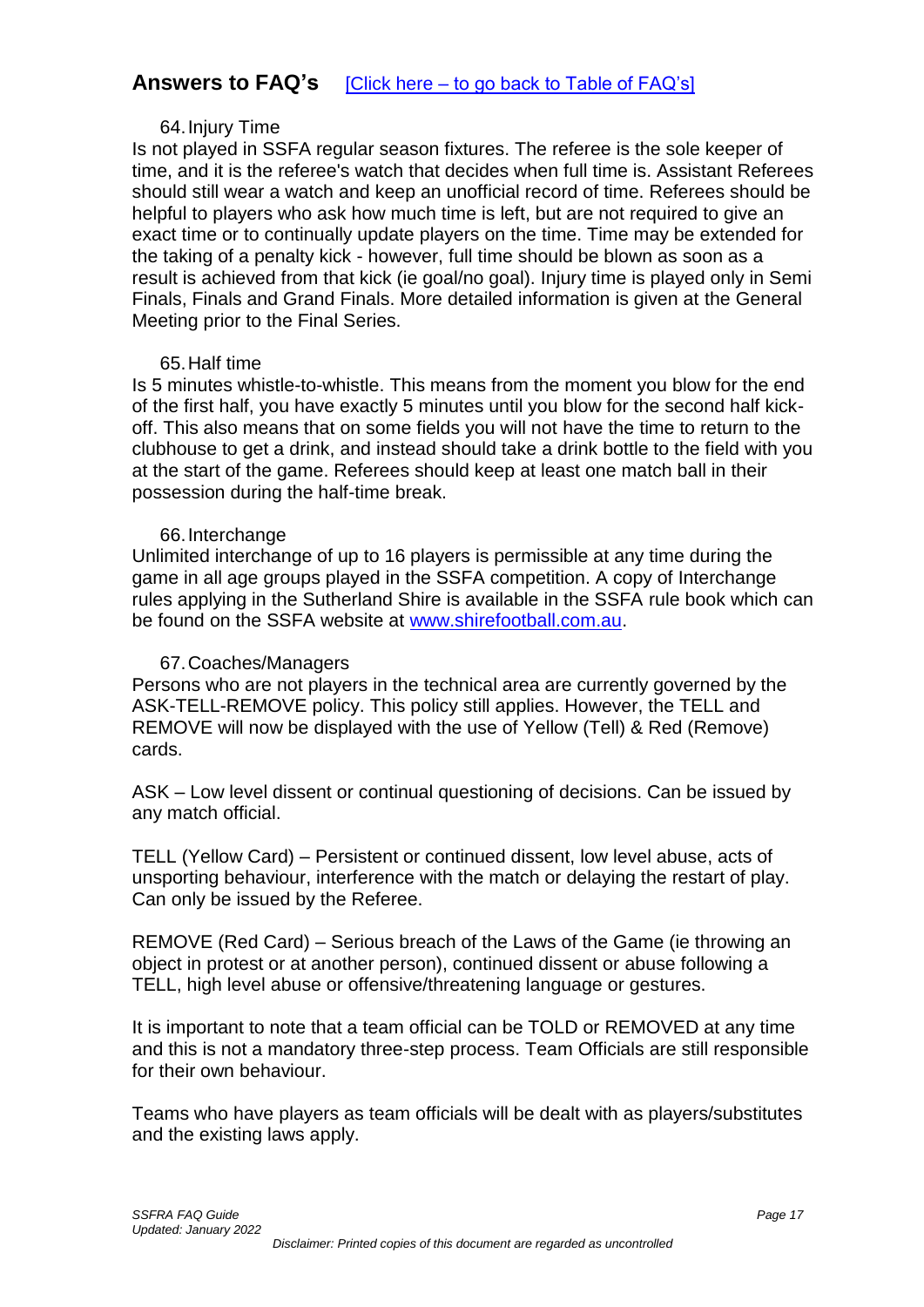### 68.Technical Areas

<span id="page-17-0"></span>Technical areas, unless otherwise clearly marked, will be an area about 10 metres from halfway to halfway. Coaches and managers are to only instruct their players from within this technical area. Technical areas should be on the same side of the field for both teams, as determined by the home team. If only 1 AR is appointed, that AR should be placed on the same sideline as the technical areas so as to help the referee control the technical areas, particularly the interchange process. No coach or manager is permitted to coach a team from behind the goal line at any time.

## 69.Dissent from the Sideline

<span id="page-17-1"></span>Should a referee at any time experience difficulty controlling the game due to interference by persons on the sideline, including abusive language, the referee may approach the team Manager/s or the Ground Controller and request them to instruct the persons to desist. If these persons persist in causing interference to the game or using foul or abusive language, the referee may stop the game and request the Ground Controller to ask these persons to leave the playing area or move to an area remote from the playing field. The referee may delay restarting the game until the problem is resolved and time lost will not be added to the playing time.

An incident report must be filed after the game, even if an apology is given

## 70.Dissent from Ground Control

<span id="page-17-2"></span>From time-to-time, the person doing the dissent will be the ground control official. If this is the case, and can't be dealt with through a warning, abandon the match and leave the ground. An incident report must be filed after the game even if an apology is given.

# <span id="page-17-3"></span>**MATCH DAY – POST GAME**

#### 71.Records of Games

Referees are reminded that it is part of their responsibility to keep their own match notes for at least 2 years in case disputes over scores or other match facts need to be resolved. If you use wipe-away cards (or similar), then you need to transpose the data from the cards into a notebook after each and every game you do.

#### 72.ID cards of Sent Off Players

<span id="page-17-4"></span>ID cards of players sent off in SSFA fixtures must be retained by the Referee and forwarded with the report. It is not the Referee's responsibility to chase after an ID card of a sent off player - it is the managers responsibility to bring the .card to the Referee. Clubs MUST supply ID Cards of sent-off players to the Referee under SSFA by-laws. Referees must not engage in any dispute with club officials over this matter. Five minutes after the full time whistle is a reasonable time to wait for the ID Cards to be delivered. If it hasn't happened after five minutes, feel free to leave. If clubs do not provide ID cards of sent off players that must be advised and recorded on the send-off report. The club will be fined.